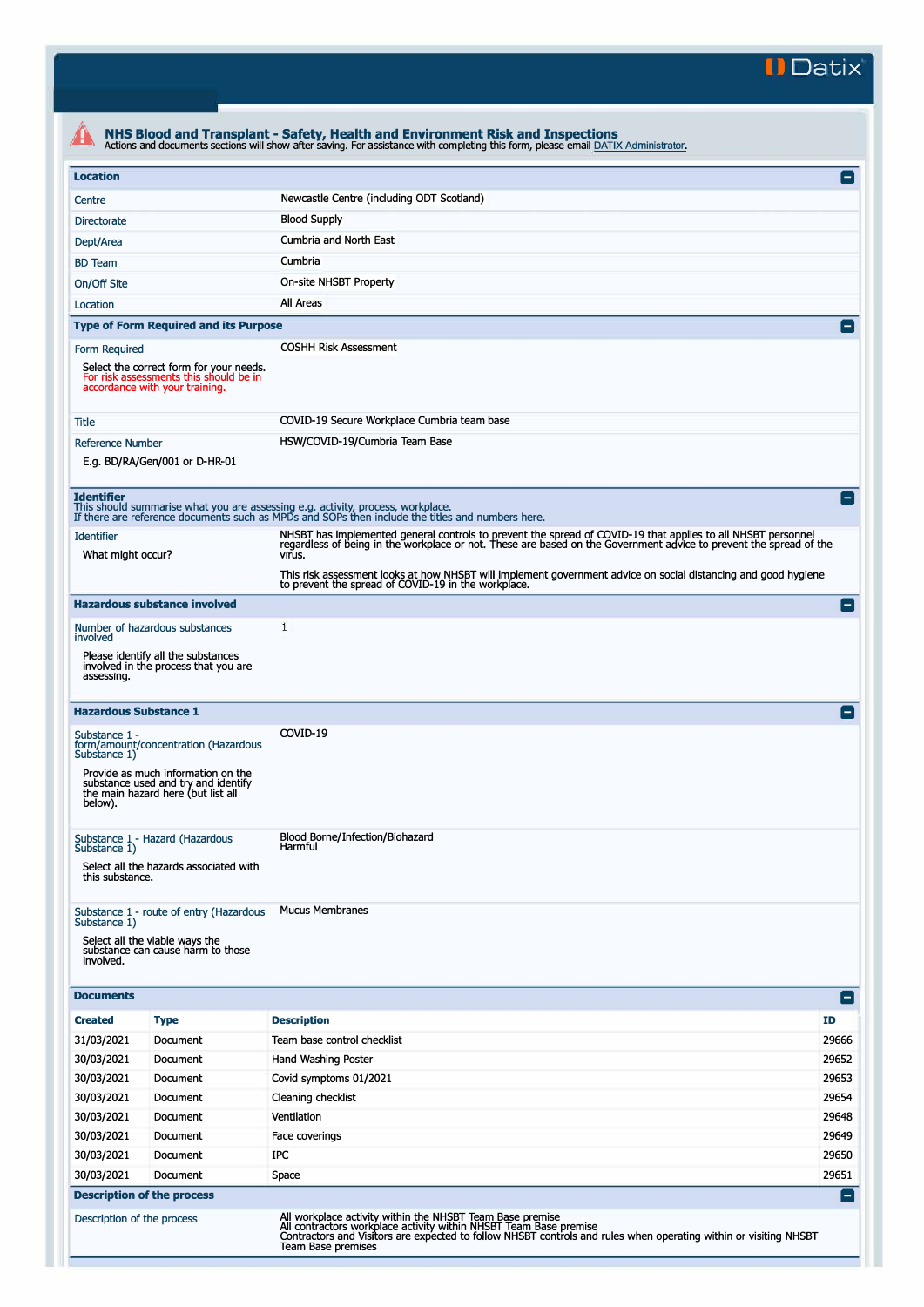## Frequency/duration of exposure and who is affected?

| Frequency/duration of exposure and who<br>is affected? (Frequency/duration of<br>exposure and who is affected?) | All employees, contractors and visitors can be affected<br>Believed to be transmitted through:<br>contact with respiratory droplets generated by coughing and sneezing<br>contact with contaminated surfaces<br>aerosol generating procedures as well as contact with infected surfaces. |
|-----------------------------------------------------------------------------------------------------------------|------------------------------------------------------------------------------------------------------------------------------------------------------------------------------------------------------------------------------------------------------------------------------------------|

E

e

**Inherent Risk Grading**<br>Inherent risk is an evaluation of the damage that could occur assuming there are no controls are in place or there is catastrophic failure of the controls. It is<br>completed for the activity / assessm

| <b>Inherent Risk</b>                                       |                       | Impact            |                      |            |                       |              |
|------------------------------------------------------------|-----------------------|-------------------|----------------------|------------|-----------------------|--------------|
| Red-Extreme<br>Orange-High<br>Yellow-Moderate<br>Green-Low | Likelihood            | <b>Negligible</b> | <b>Minor</b>         | Moderate   | Major                 | Catastrophic |
|                                                            | <b>Almost Certain</b> | $\circ$           | $\bullet$            | $\bullet$  | $\bullet$             | $\bullet$    |
|                                                            | Likely                | $\bigcirc$        | $\bullet$            | $\bullet$  | $\bullet$             | $\bullet$    |
|                                                            | <b>Possible</b>       | $\bullet$         | $\overline{O}$       | $\bullet$  | $\bullet$             | O            |
|                                                            | <b>Unlikely</b>       | $\bullet$         | $\circ$              | $\bigcirc$ | $\bullet$             | $\bullet$    |
|                                                            | Rare                  | $\bullet$         | $\bullet$            | $\bullet$  | $\circ$               | $\bigcirc$   |
|                                                            |                       | Extreme           | Rating (initial): 16 |            | Risk level (initial): |              |

**Controls in place**<br>Best practice is to directly link the controls to the hazards they are reducing and to list them in order of preference according to the hierarchy of control i.e.<br>eliminate, substitute, engineering cont

| Controls in place                                                                                                           | Local controls outlined below;                                                                                                                                                                                                                                                                                                                                                                                                                                                                                                                                                                                                                                                                                                                                                                                                                                                                                                                                                                                                                                                                                                                                                                                                                                    |  |  |  |
|-----------------------------------------------------------------------------------------------------------------------------|-------------------------------------------------------------------------------------------------------------------------------------------------------------------------------------------------------------------------------------------------------------------------------------------------------------------------------------------------------------------------------------------------------------------------------------------------------------------------------------------------------------------------------------------------------------------------------------------------------------------------------------------------------------------------------------------------------------------------------------------------------------------------------------------------------------------------------------------------------------------------------------------------------------------------------------------------------------------------------------------------------------------------------------------------------------------------------------------------------------------------------------------------------------------------------------------------------------------------------------------------------------------|--|--|--|
| E.G. "Gloves available to wear YES"<br>For COSHH assessments please<br>consider other controls e.g. Health<br>Surveillance. | Colleagues know not report for work if showing any symptoms of COVID-19 symptoms include high temperature<br>and/or new and continuous cough or a loss of, or change in, your normal sense of taste or smell (anosmia)<br>Colleagues aware of other symptoms.<br>Colleagues know to avoid contact with someone who is displaying symptoms of coronavirus (COVID-19).<br>Colleagues know to avoid use of public transport, when possible<br>Colleagues Wash hands regularly as per government and NHSBT advice:<br>Upon entering and prior to leaving a workplace.<br>Before and after eating or smoking.<br>After coughing or sneezing.<br>Colleagues maintain social distancing of 2m from others, whenever possible.<br>Colleagues know how to implement good respiratory hygiene measures when coughing, sneezing, wiping or blowing<br>nose removing and putting on face coverings<br>Colleagues take temperature on arrival and clean thermometer thoroughly after use.<br>Colleagues use disposable tissues when coughing or sneezing and dispose of immediately after use into the nearest<br>waste bin or clinical waste bin<br>Colleagues wear an appropriate FFP2 face mask as required<br>When on site, all Visitors / Contractors to sign in and out. |  |  |  |
|                                                                                                                             | SOCIAL DISTANCING<br>Daily communications to emphasise social distancing.<br>Social distancing signage in place to remind staff about "hands face space"<br>Office based colleagues working from home, wherever possible<br>Occupancy limits in place for maintaining social distance in separate areas to include where applicable<br>Garage - vast area at Cumbria, minimal colleagues on site, numbers wwould only be those travelling in team<br>vehicles.<br>Stores - 4, Social distancing reminders<br>Main Office - 3, doors kept open.<br>Managers office - 1 workstaion, 2 maximum<br>Kitchen / staff area- max 8, seating adjusted so limited to active seats where 2 metres can be achieved.<br>Computers arranged to allow space between workstations<br>Computers arranged to avoid face to face working                                                                                                                                                                                                                                                                                                                                                                                                                                             |  |  |  |
|                                                                                                                             | <b>CLEANING</b><br>Cleaning equipment is available in work areas.<br>Gloves and apron worn when cleaning<br>Ensure all shared touch points, inclusive of all items on cleaning checklist, are cleaned as detailed.<br>Cleaning logs to be completed, signed, dated and records retained.                                                                                                                                                                                                                                                                                                                                                                                                                                                                                                                                                                                                                                                                                                                                                                                                                                                                                                                                                                          |  |  |  |
|                                                                                                                             | <b>OTHER</b><br>Good housekeeping and hygiene to be maintained in the workplace<br>Ventilation within the shared office areas                                                                                                                                                                                                                                                                                                                                                                                                                                                                                                                                                                                                                                                                                                                                                                                                                                                                                                                                                                                                                                                                                                                                     |  |  |  |
|                                                                                                                             | Please add other controls below;<br>Minimal staff coming in to base, most travelling direct to sessions.<br>Excluded seats on minibus marked up.                                                                                                                                                                                                                                                                                                                                                                                                                                                                                                                                                                                                                                                                                                                                                                                                                                                                                                                                                                                                                                                                                                                  |  |  |  |
| <b>Emergency Preparedness</b>                                                                                               |                                                                                                                                                                                                                                                                                                                                                                                                                                                                                                                                                                                                                                                                                                                                                                                                                                                                                                                                                                                                                                                                                                                                                                                                                                                                   |  |  |  |
| Storage and disposal / accidental release<br>and fire fighting requirements                                                 | N/A                                                                                                                                                                                                                                                                                                                                                                                                                                                                                                                                                                                                                                                                                                                                                                                                                                                                                                                                                                                                                                                                                                                                                                                                                                                               |  |  |  |
| <b>First Aid Measures</b>                                                                                                   | If individuals are displaying any symptoms of COVID -19 as listed above, inform the Line Manager, individual<br>concerned to go home and follow government guidelines.                                                                                                                                                                                                                                                                                                                                                                                                                                                                                                                                                                                                                                                                                                                                                                                                                                                                                                                                                                                                                                                                                            |  |  |  |
| <b>Final risk Grading</b><br>assessment as a whole.                                                                         | Residual risk is an evaluation of the damage that could occur after taking into account the effectiveness of current controls. It is completed for the activity /                                                                                                                                                                                                                                                                                                                                                                                                                                                                                                                                                                                                                                                                                                                                                                                                                                                                                                                                                                                                                                                                                                 |  |  |  |

| <b>Residual Risk</b>                                       |                       | Impact              |              |                              |           |              |
|------------------------------------------------------------|-----------------------|---------------------|--------------|------------------------------|-----------|--------------|
| Red-Extreme<br>Orange-High<br>Yellow-Moderate<br>Green-Low | Likelihood            | <b>Negligible</b>   | <b>Minor</b> | Moderate                     | Major     | Catastrophic |
|                                                            | <b>Almost Certain</b> | $\bigcirc$          | $\bullet$    | $\bullet$                    | $\bullet$ | $\bullet$    |
|                                                            | Likely                | $\bigcirc$          | $\bullet$    | $\bullet$                    | $\bullet$ | $\bullet$    |
|                                                            | <b>Possible</b>       | $\bullet$           | $\bigcirc$   | $\bullet$                    |           | $\bullet$    |
|                                                            | <b>Unlikely</b>       | $\bullet$           | $\bigcirc$   | $\bigcirc$                   | $\bullet$ | $\bullet$    |
|                                                            | Rare                  | $\bullet$           | $\bullet$    | $\bullet$                    | O         | $\bigcirc$   |
|                                                            |                       | Rating (current): 4 |              | <b>Risk level (current):</b> |           |              |
|                                                            |                       | Moderate            |              |                              |           |              |